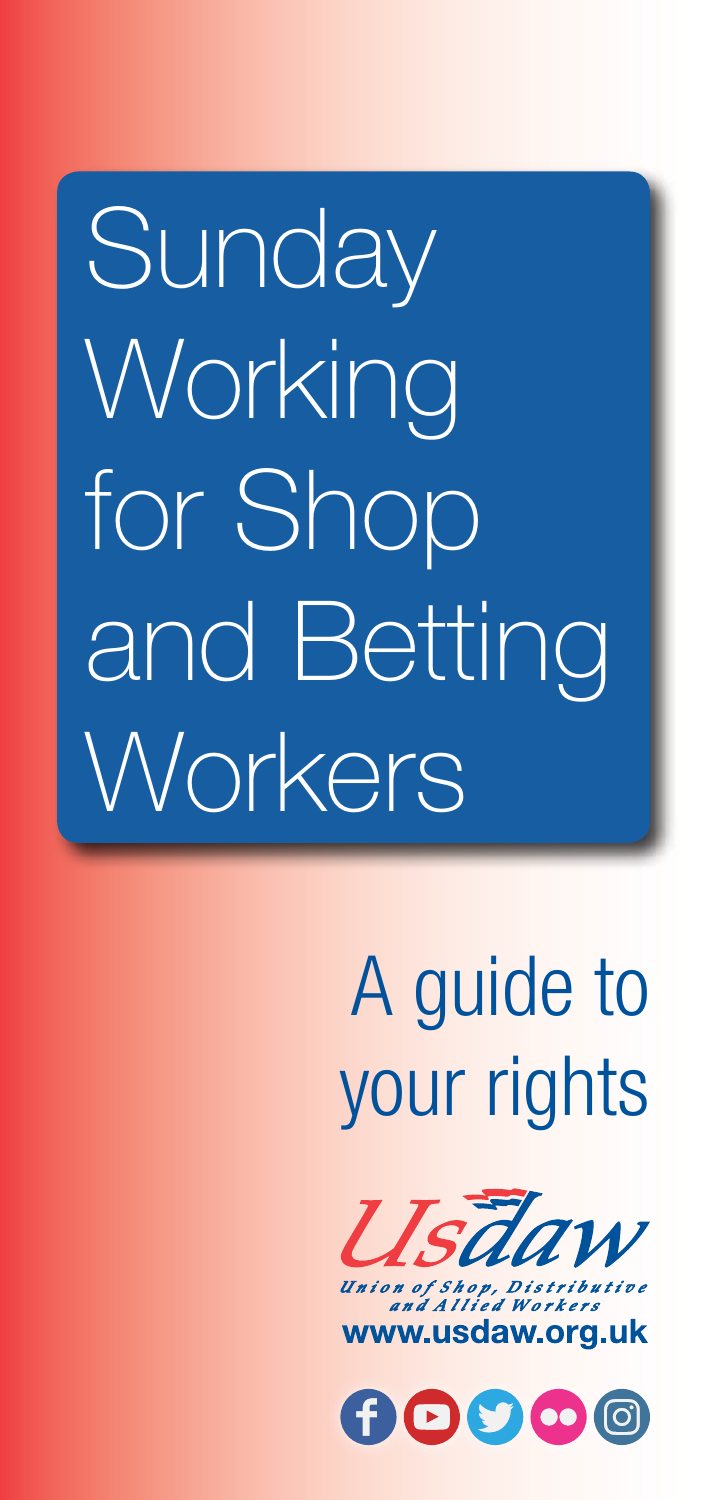### **Introduction**

The laws in relation to Sunday working for shop and betting workers in England and Wales are now consolidated into the Employment Rights Act 1996.

In Scotland and Northern Ireland, the law and regulations provide similar rights for shop and betting workers.

It is important that you understand your Sunday Working Rights and any document that you are asked to sign by your employer relating to Sunday working.

If you have any doubts, contact your Usdaw rep or full-time official for advice.

## General

If you are a 'protected' shop or betting worker, this means that you are **automatically** protected from having to work on Sunday if you object to doing so.

If you are not an automatically protected worker, you can still **'opt-out'** of Sunday working.

#### Are you an automatically protected worker?

**Under the law you will be a protected shop or betting worker if:**

#### **In England and Wales you are:**

- A shopworker who has been with the same employer since 26 August 1994 or earlier.
- A betting worker who has been with the same employer since 3 January 1995 or earlier.
- A shop or betting worker who cannot be required to work on Sundays under their contract.

#### **In Northern Ireland:**

- A shopworker who has been with the same employer  $\blacksquare$ since 4 December 1997 or earlier.
- A betting worker who has been with the same employer since 26 February 2004 or earlier.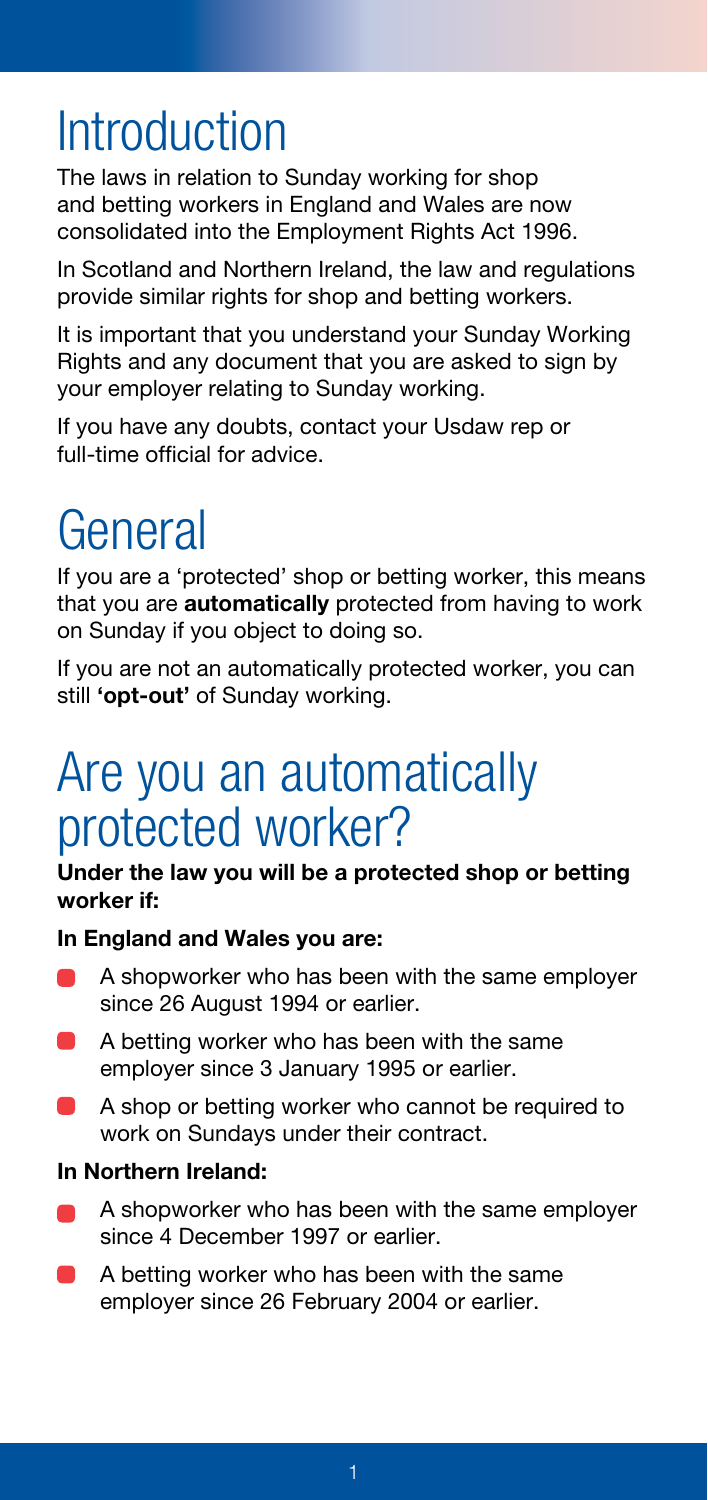A shop or betting worker who cannot be required to work on Sundays under their contract.

#### **In Scotland:**

◠ The only automatically protected employees in Scotland are those whose contracts cannot require them to work on Sundays.

#### Your rights as a protected shop or betting worker

If you are an automatically protected worker, you have the following rights:

- You can refuse to do Sunday work.
- $\blacksquare$ You cannot be dismissed, disciplined or treated less favourably, such as being denied overtime, promotion or training opportunities, if the reason for such treatment is your refusal to work on Sunday.
- If you are dismissed, disciplined or treated less favourably, you can complain to an Employment Tribunal whatever your length of service. A grievance should be lodged and you should discuss the matter with your rep and full-time official.

These rights do not apply to those who are only employed to work on a Sunday and not on any other days of the week.

#### I am a protected worker but I would like to work on Sundays

- You can give up your right as a protected worker not to work on Sunday by giving your employer a written signed and dated **'opting-in notice'**.
- The **'opting-in notice'** should say that you want to work Sundays or that you do not object to doing so.
- In addition to the **'opting-in notice'** you should agree with your employer how many Sundays you wish to work, for example, every one which is available or one in every four weeks. It is preferable to have whatever is agreed between you and your employer put in writing and you should keep this safely.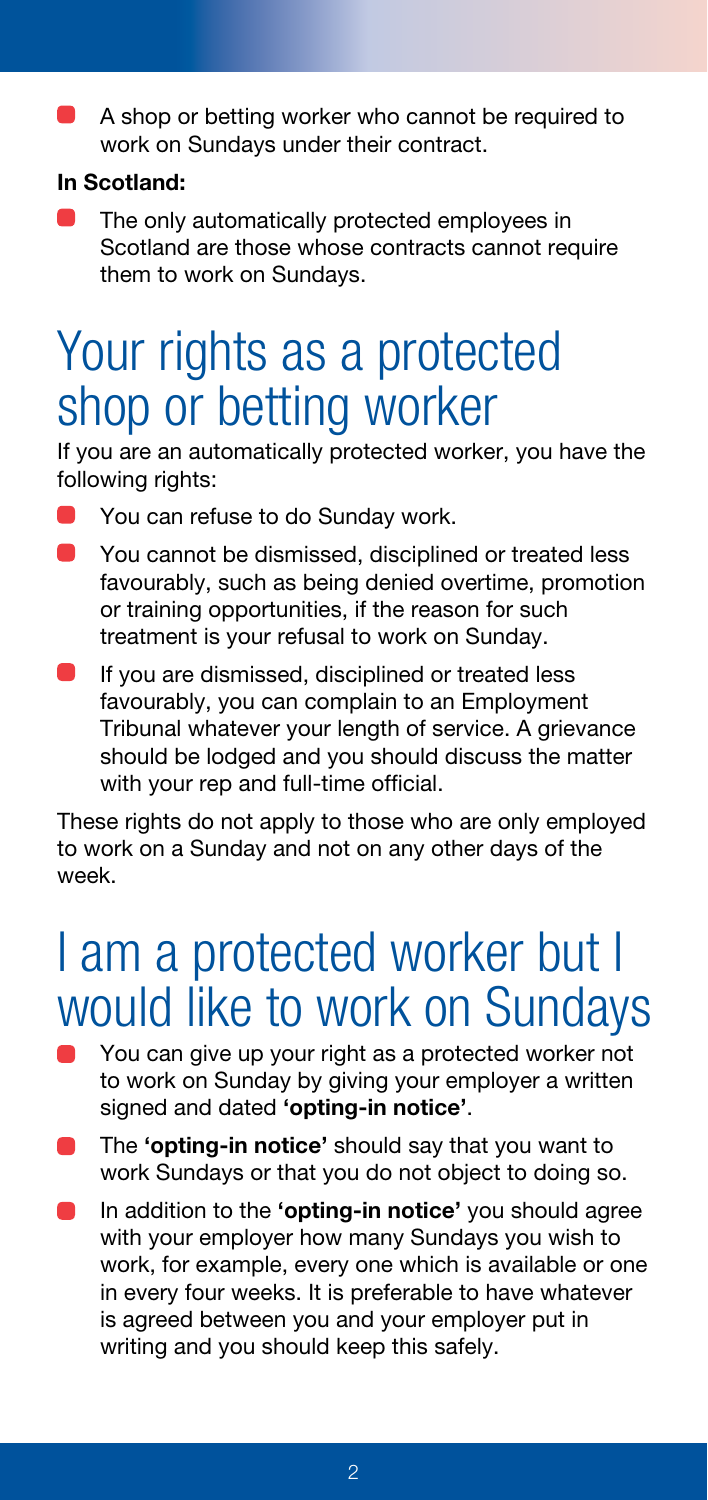- If you are happy to work on occasional Sundays, on an informal basis, you can do so without signing an **'opting-in notice'**, this will preserve your **'protected'** status.
- Do not sign an **'opting-in notice'** unless you understand what it means and you are happy about doing so.
- Remember, you cannot be forced to **'opt-in'** against your wishes. If you have any concerns you should contact your rep or full-time official.
- If you do give your employer an **'opting-in notice'**, you can change your mind later on and **'opt-out'**, however, you are required to give your employer three months' notice if you wish to **'opt-out'** and you can be required to work the Sundays which you have previously agreed until the three months' notice period comes to an end.

#### I am not an automatically protected worker – what rights do I have?

If you are not an automatically protected worker and you do not wish to work Sundays, then you can provide your employer with three months' notice in order to **'opt-out'** of being required to work on a Sunday.

#### How do I 'opt-out' of Sunday shop or betting work?

- You must give your employer a signed and dated written notice saying that you object to Sunday working – you do not have to give any reasons for your objection, you should ask your employer for a written acknowledgement of your **'opt-out notice'** and keep this safely.
- You must then serve a three months' notice period and during this period you are required to fulfil your normal Sunday working attendance requirements if your employer requires you to do so.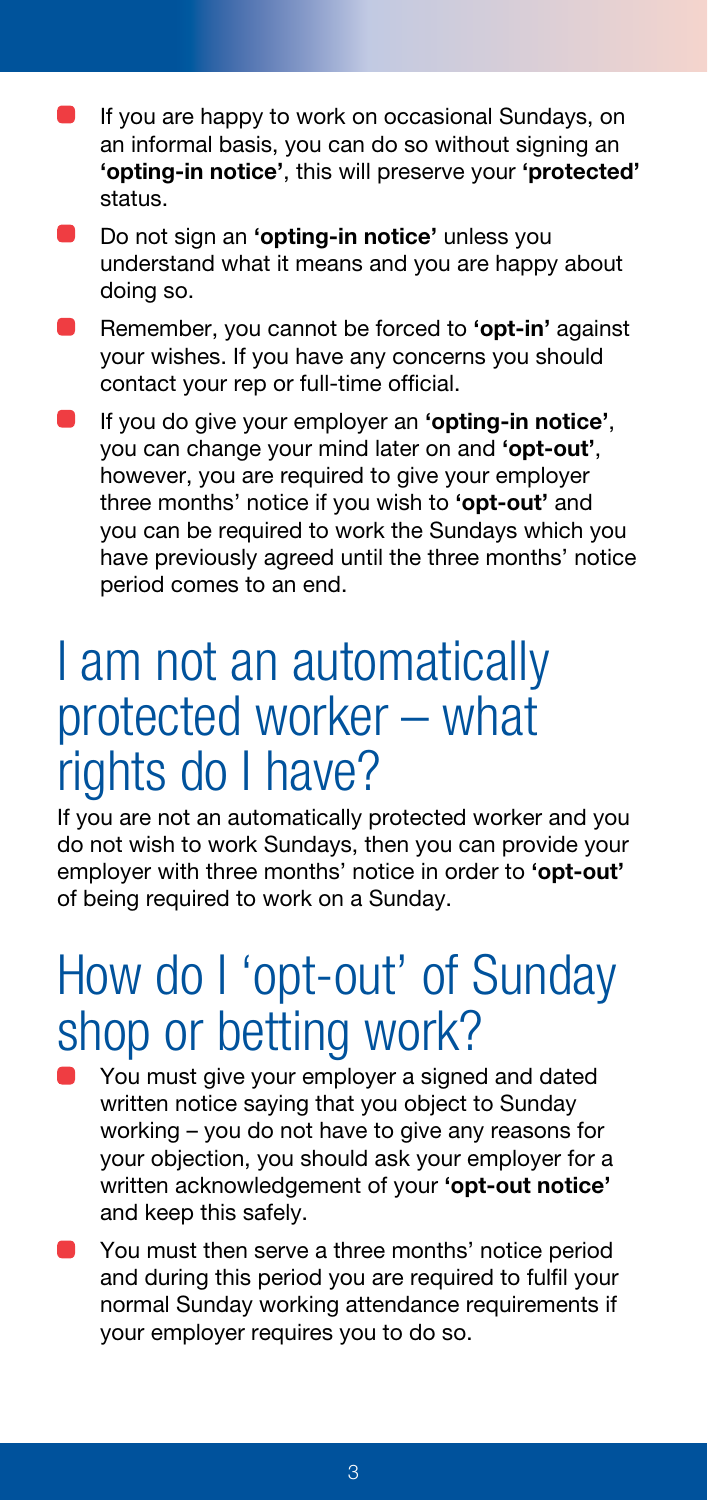- Once the three months' notice period has ended, you have the right not to do any Sunday shop or betting work because you have now **'opted-out'** of doing so.
- As an **'opted-out'** worker, you have the same rights as an automatically protected worker, namely:
	- You can refuse to do Sunday work.
	- You cannot be dismissed, disciplined or treated less favourably, such as being denied overtime or promotion or training opportunities, if the reason for such treatment is your refusal to work on a Sunday.
	- If you are dismissed, disciplined or treated less favourably, you can complain to an Employment Tribunal whatever your length of service. A grievance should be lodged and you should discuss the matter with your rep and full-time official.
- The right to **'opt-out'** applies regardless of length of service. However, the right does not apply to those who are employed to work Sundays only and not on any other day of the week.
- It is important to remember that if you do **'opt-out'**, your employer is under no obligation to top up your hours during the rest of the week.

#### The employer's statutory notice

Employers are required to give every shop and betting worker who is, or who may be, required by their employment contract to work on Sundays, a written statement explaining the right to **'opt-out'**. This statement must be given to the worker within two months of the date he or she starts work. If an employer fails to do this, and the worker gives the employer an **'opt-out notice'**, then the period of that notice is reduced from three months to one month. This means the worker can stop working Sundays after only one month instead of after the normal three month period.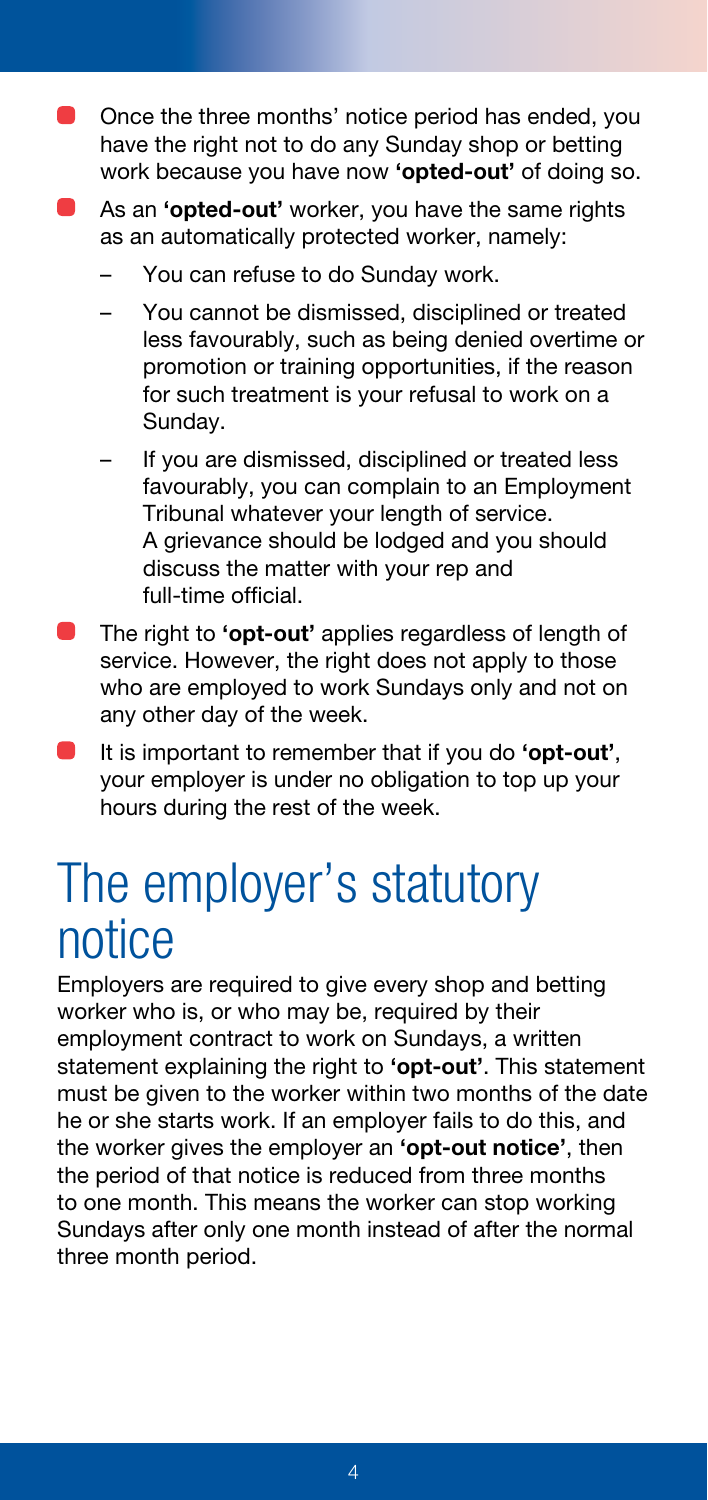## Enforcement of your rights

If you encounter any problems in enforcing your rights, you should firstly try to resolve them informally with your employer with the help of your rep. If matters cannot be sorted out informally, then you should raise a formal grievance in writing with your employer.

If you remain unhappy with the outcome of the grievance, you may apply to an Employment Tribunal to enforce your rights. In doing so you have to act quickly as you should assume that the time limit for doing so is within three months of your complaint of dismissal, discipline or unfavourable treatment having arisen. Remember that the time limit clock will be ticking even though you may be pursuing the grievance procedure with your employer. You should contact your full-time official for advice and assistance as soon as possible within this three month period.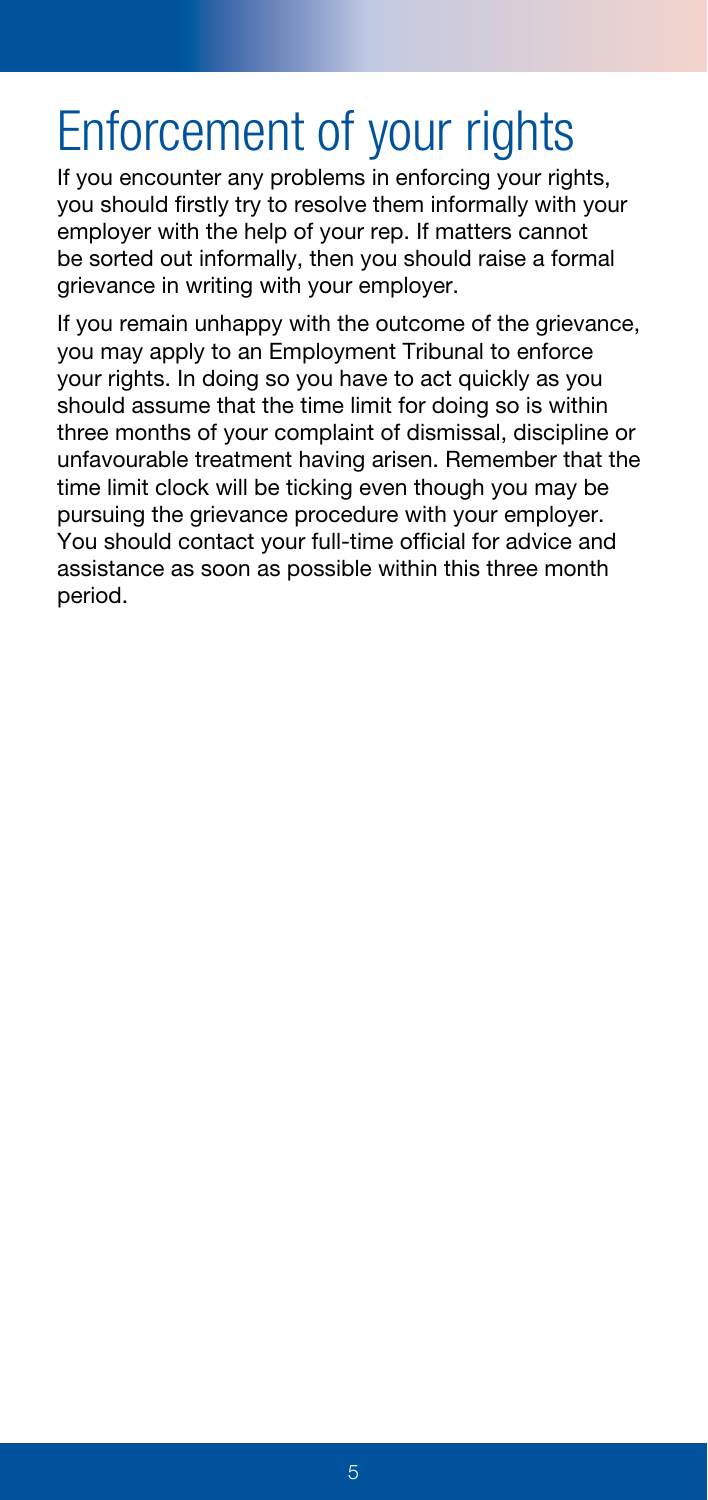#### A summary of your rights